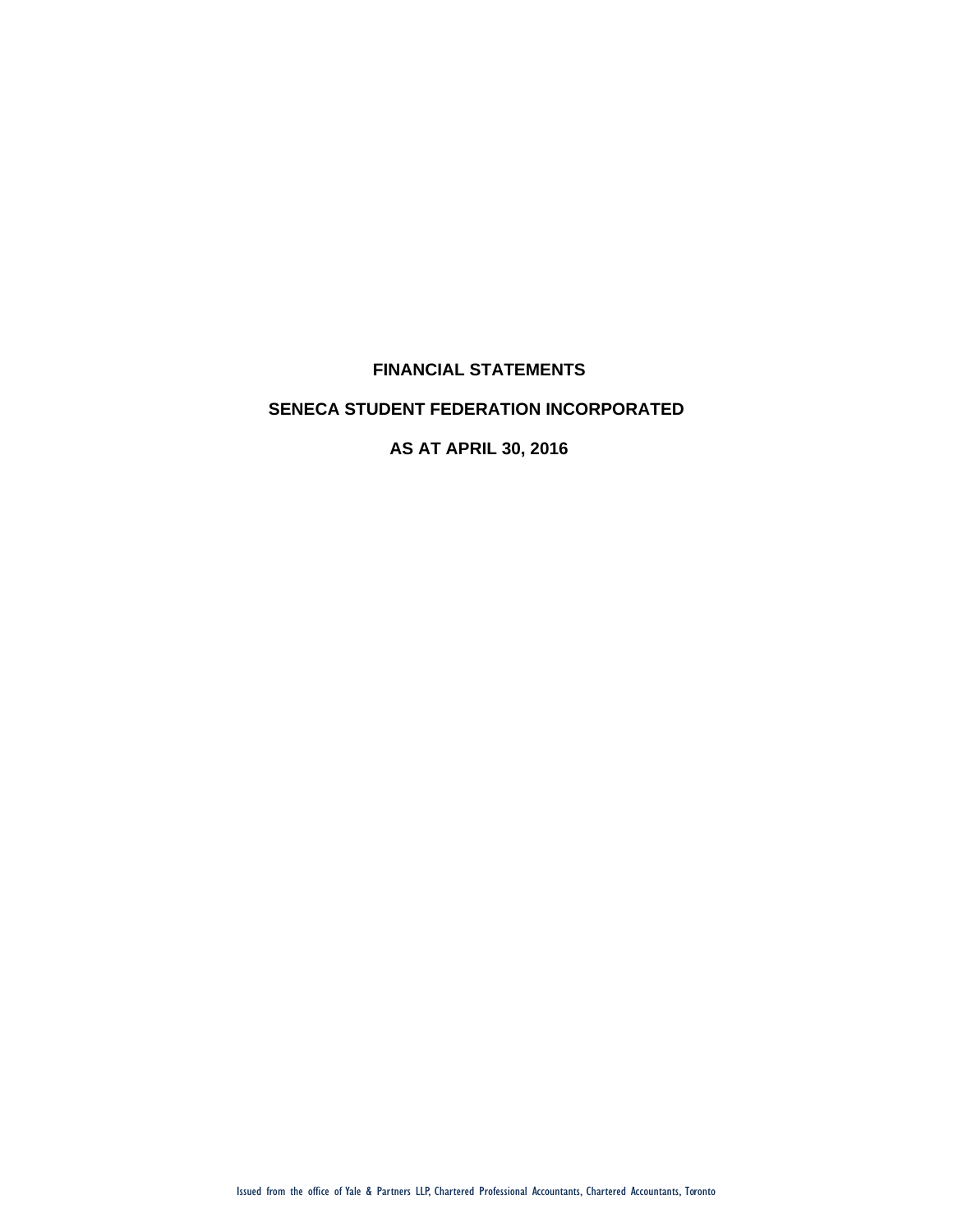## **AS AT APRIL 30, 2016**

## **INDEX**

| Independent Auditors' Report                      |               |
|---------------------------------------------------|---------------|
| <b>Statement of Financial Position</b>            | $\mathcal{P}$ |
| Statement of Operations and Changes in Net Assets | 3             |
| <b>Statement of Cash Flows</b>                    | 4             |
| <b>Notes to Financial Statements</b>              | $5 - 10$      |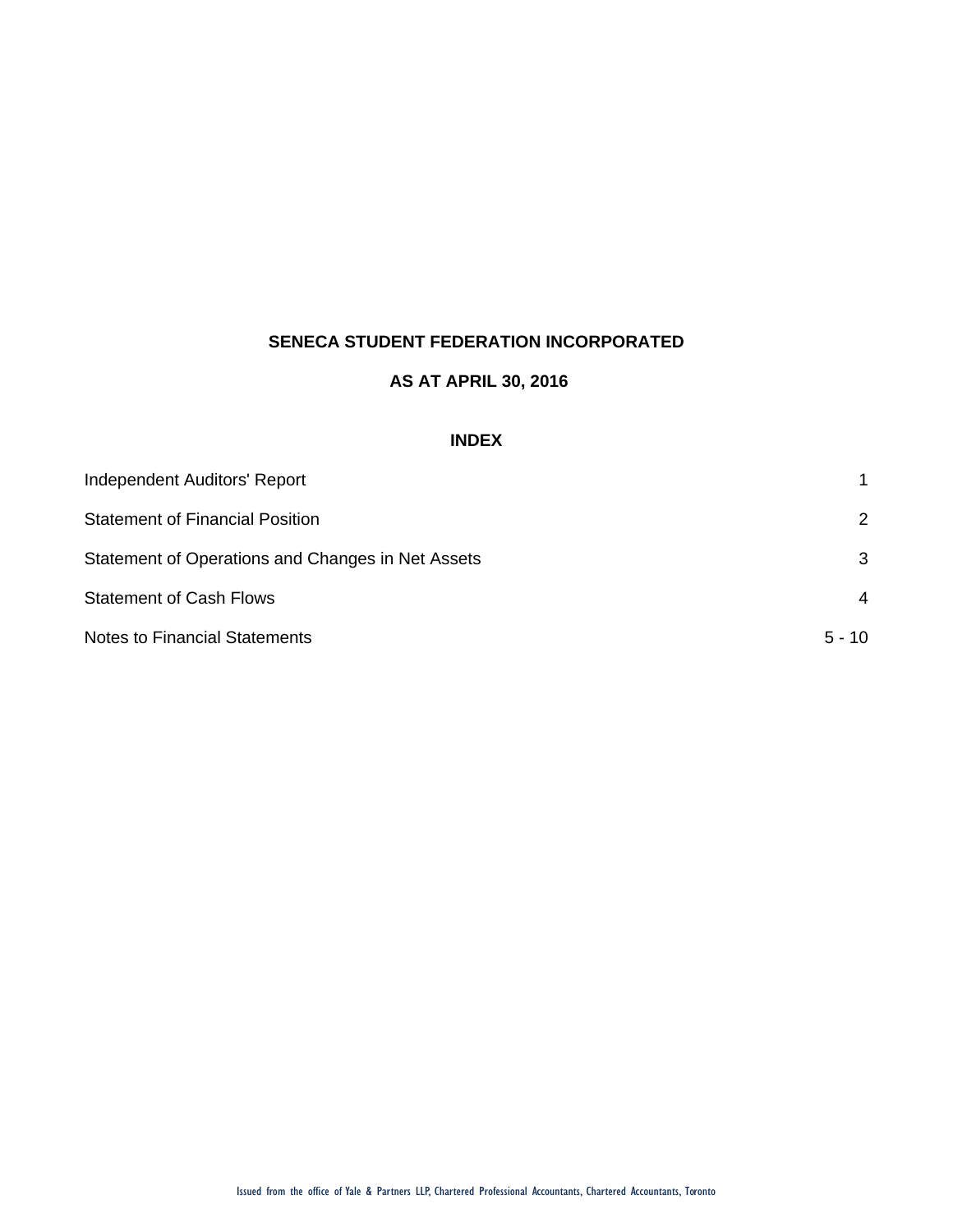

Amarjit (A.J.) Manhas, CPA, CA Earl S. Weiner, CPA, CA Munsoor A. Khan, CPA, CA Pei (Peter) Zhang, CPA, CA

H. Gordon Lee, CPA, CA Jeffrey R. Dessau, CPA, CA

**PARTNERS CONSULTANTS TO THE FIRM** Howard Detsky, CPA, CA M. Ibrar Khan, CPA, CGA

## **INDEPENDENT AUDITORS' REPORT**

## To the members of **Seneca Student Federation Incorporated**

We have audited the accompanying financial statements of **Seneca Student Federation Incorporated**, which comprise the statement of financial position as at April 30, 2016, the statements of change in net assets, operations and cash flows for the year then ended, and summary of significant accounting policies and other explanatory information.

#### Management's Responsibility for the Financial Statements

Management is responsible for the preparation and fair presentation of these financial statements in accordance with Canadian accounting standards for not-for-profit organizations, and for such internal control as management determines is necessary to enable the preparation of financial statements that are free from material misstatement, whether due to fraud or error.

#### Auditor's Responsibility

Our responsibility is to express an opinion on these financial statements based on our audit. We conducted our audit in accordance with Canadian generally accepted auditing standards. Those standards require that we comply with ethical requirements and plan and perform the audit to obtain reasonable assurance about whether the financial statements are free from material misstatement.

An audit involves performing procedures to obtain audit evidence about the amounts and disclosures in the financial statements. The procedures selected depend on the auditor's judgment, including the assessment of the risks of material misstatement of the financial statements, whether due to fraud or error. In making those risk assessments, the auditor considers internal control relevant to the entity's preparation and fair presentation of the financial statements in order to design audit procedures that are appropriate in the circumstances, but not for the purpose of expressing an opinion on the effectiveness of the entity's internal control. An audit also includes evaluating the appropriateness of accounting policies used and the reasonableness of accounting estimates made by management, as well as evaluating the overall presentation of the financial statements.

We believe that the audit evidence we have obtained is sufficient and appropriate to provide a basis for our audit opinion.

#### **Opinion**

In our opinion, these financial statements present fairly, in all material respects, the financial position of the federation as at April 30, 2016, and the results of its operations and the cash flows for the year then ended in accordance with Canadian accounting standards for not-for-profit organizations.

le starmers 41

Chartered Professional Accountants Licensed Public Accountants

Toronto, Ontario March 17, 2017

Page 1

# **Celebrating over 60 years of excellence**

20 Holly Street, Suite 400, Toronto, Canada M4S 3E8 Tel: (416) 485-6000 Fax: (416) 485-1105 www.yaleandpartners.ca

PARTNERING FOR SUCCESS

GMN International is an association of legally independent accounting firms

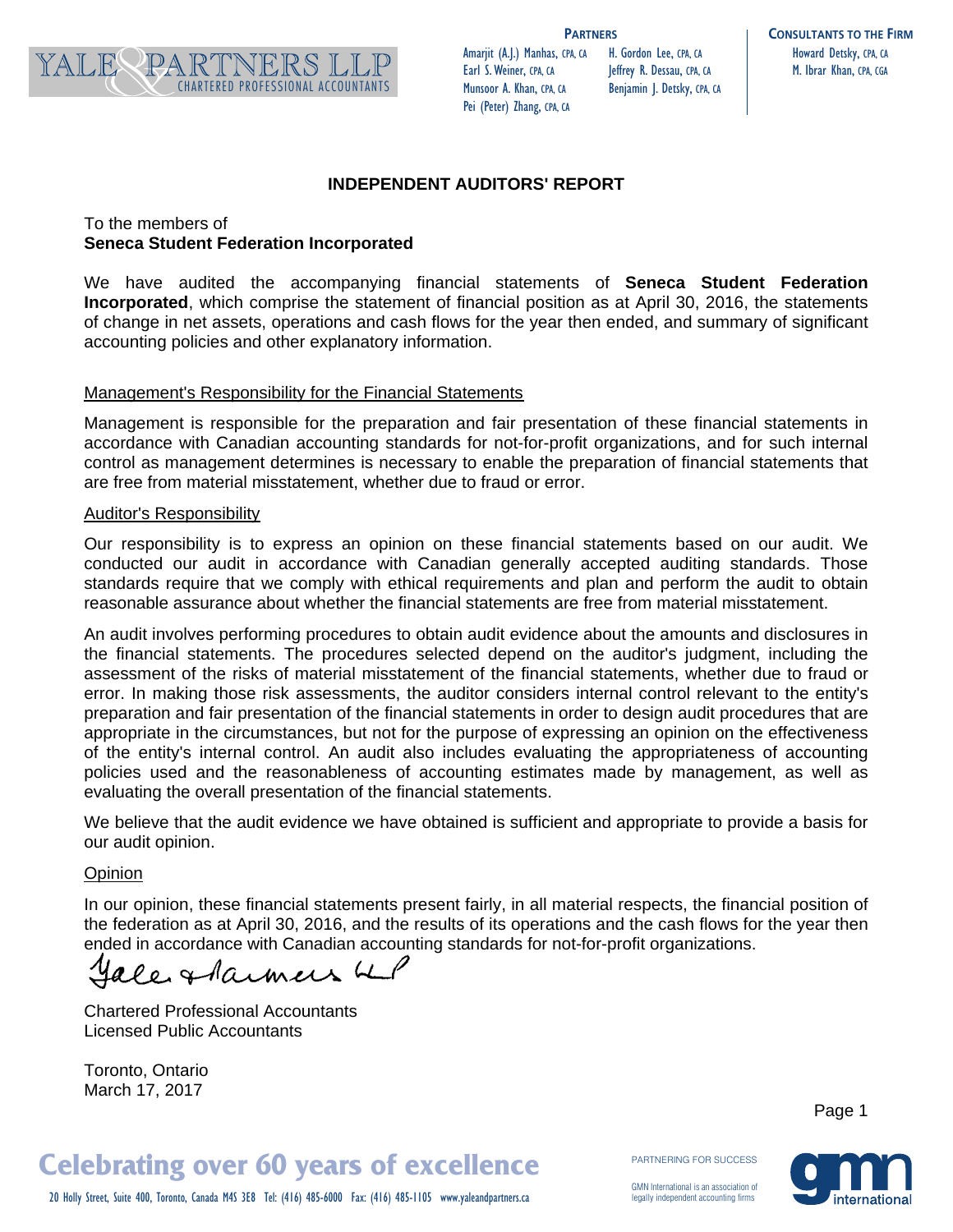#### **STATEMENT OF FINANCIAL POSITION**

#### **AS AT APRIL 30, 2016 (With corresponding figures as at April 30, 2015)**

| <b>ASSETS</b>                                                                                                                 | 2016                                                                   | 2015                                                                     |
|-------------------------------------------------------------------------------------------------------------------------------|------------------------------------------------------------------------|--------------------------------------------------------------------------|
| <b>CURRENT</b>                                                                                                                |                                                                        |                                                                          |
| Cash<br>Due from Seneca College of Applied Arts and Technology<br><b>HST</b> receivable<br>Prepaid expenses<br>Inventory      | \$<br>7,966,066<br>371,669<br>310,399<br>39,442<br>31,937<br>8,719,513 | \$<br>7,113,810<br>2,531,280<br>142,049<br>22,052<br>25,641<br>9,834,832 |
| <b>PROPERTY AND EQUIPMENT</b> (note 4)                                                                                        | 1,172,328                                                              | 1,257,014                                                                |
| <b>RESTRICTED CASH - STUDENT BUILDING FUND (note 7)</b>                                                                       | 10,690,858                                                             | 9,904,294                                                                |
| <b>TOTAL ASSETS</b>                                                                                                           | \$ 20,582,699                                                          | 20,996,140<br>S.                                                         |
| LIABILITIES AND NET ASSETS                                                                                                    |                                                                        |                                                                          |
| <b>CURRENT</b><br>Accounts payable and accrued liabilities<br>Health and dental premiums payable<br>Deferred revenue (note 5) | \$<br>222,042<br>2,059,503<br>2,281,545                                | \$<br>544,312<br>2,105,986<br>1,118,911<br>3,769,209                     |

**DEFERRED STUDENT BUILDING FEES** (note 7) 10,690,858 9,904,294 **TOTAL LIABILITIES** 12,972,403 13,673,503 **NET ASSETS** 7,610,296 7,322,637 **TOTAL LIABILITIES AND NET ASSETS**  $$ 20,582,699 $ 20,996,140$ 

**APPROVED ON BEHALF OF THE BOARD**

**Director** 

**Director** 

See accompanying notes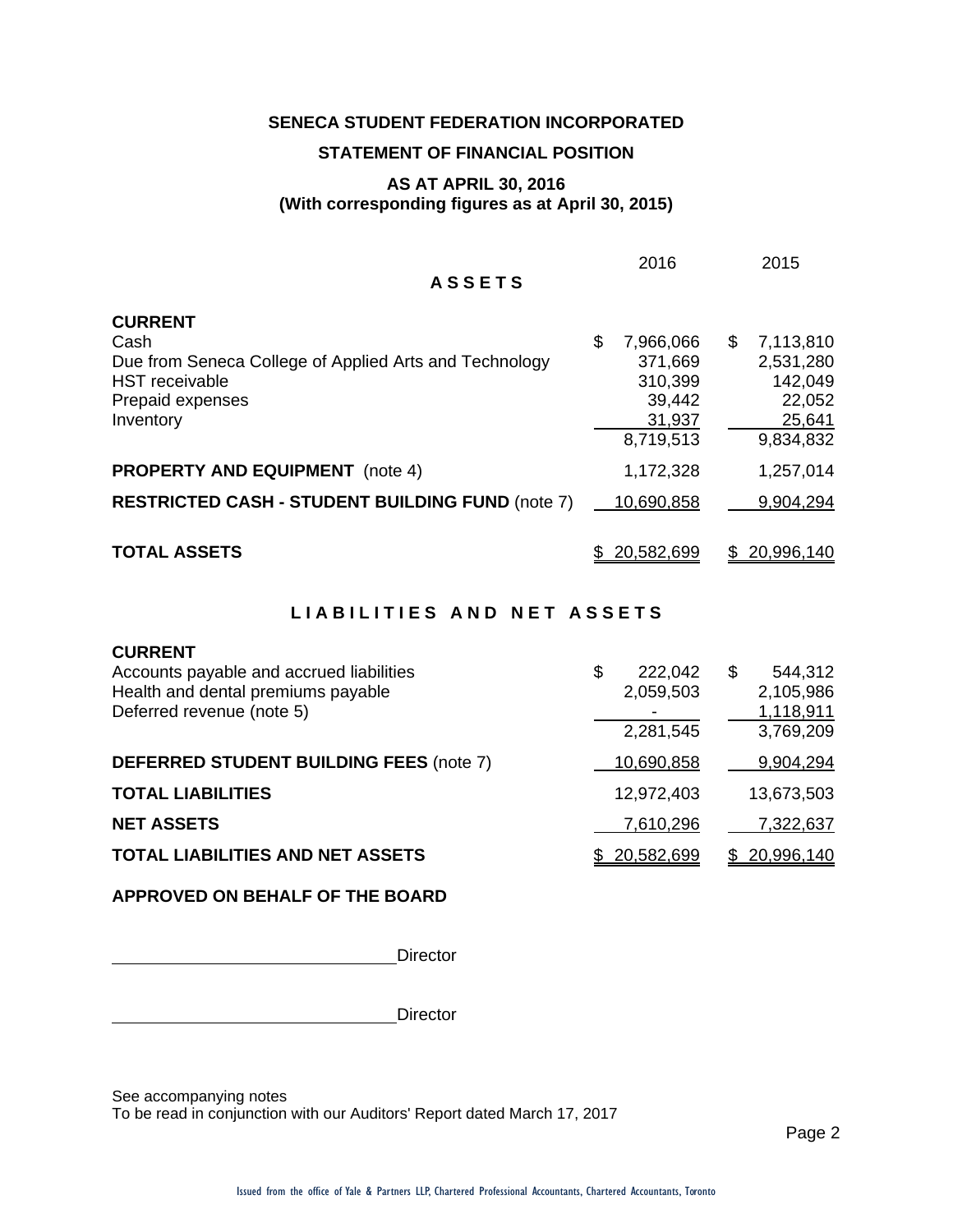#### **STATEMENT OF OPERATIONS AND CHANGES IN NET ASSETS**

## **FOR THE YEAR ENDED APRIL 30, 2016 (With corresponding figures for the year ended April 30, 2015)**

2016 2015

| <b>REVENUES</b>                             |                            |                            |
|---------------------------------------------|----------------------------|----------------------------|
| Health, dental and extended health premiums | \$<br>3,645,590            | $\mathbb{S}$<br>3,619,657  |
| General student fees                        | 3,693,557                  | 3,192,995                  |
| <b>TTC</b> fare sales                       | 1,092,540                  | 1,700,239                  |
| Retail sales and leasing                    | 441,593                    | 341,259                    |
| Interest income                             | 146,044                    | 147,777                    |
|                                             | 9,019,324                  | 9,001,927                  |
| <b>EXPENDITURES</b>                         |                            |                            |
| Health, dental and extended health costs    | 3,516,534                  | 3,469,142                  |
| <b>TTC</b> fare purchases                   | 1,090,810                  | 1,702,623                  |
| <b>Salaries</b>                             | 1,277,354                  | 1,294,692                  |
| General expenses and supplies               | 843,298                    | 780,799                    |
| Shuttle bus service                         | 407,974                    | 352,201                    |
| Advertising and promotion                   | 420,922                    | 338,919                    |
| Retail cost of goods sold                   | 131,006                    | 176,528                    |
| <b>Staff benefits</b>                       | 237,608                    | 151,979                    |
| Professional fees                           | 164,814                    | 90,907                     |
| Travel                                      | 51,468                     | 42,103                     |
| Maintenance and repairs                     | 50,803                     | 70,792                     |
| Amortization                                | 164,513                    | 146,210                    |
|                                             | 8,357,104                  | 8,616,895                  |
| <b>SURPLUS FROM OPERATIONS</b>              | 662,220                    | 385,032                    |
| Non-recurring item - sales tax adjustment   | 374,561                    |                            |
| <b>SURPLUS (DEFICIT) FOR THE YEAR</b>       | 287,659                    | 385,032                    |
| <b>OPENING NET ASSETS</b>                   | 7,322,637                  | 6,937,605                  |
| <b>CLOSING NET ASSETS</b>                   | $\frac{1}{2}$<br>7,610,296 | $\frac{1}{2}$<br>7,322,637 |

See accompanying notes To be read in conjunction with our Auditors' Report dated March 17, 2017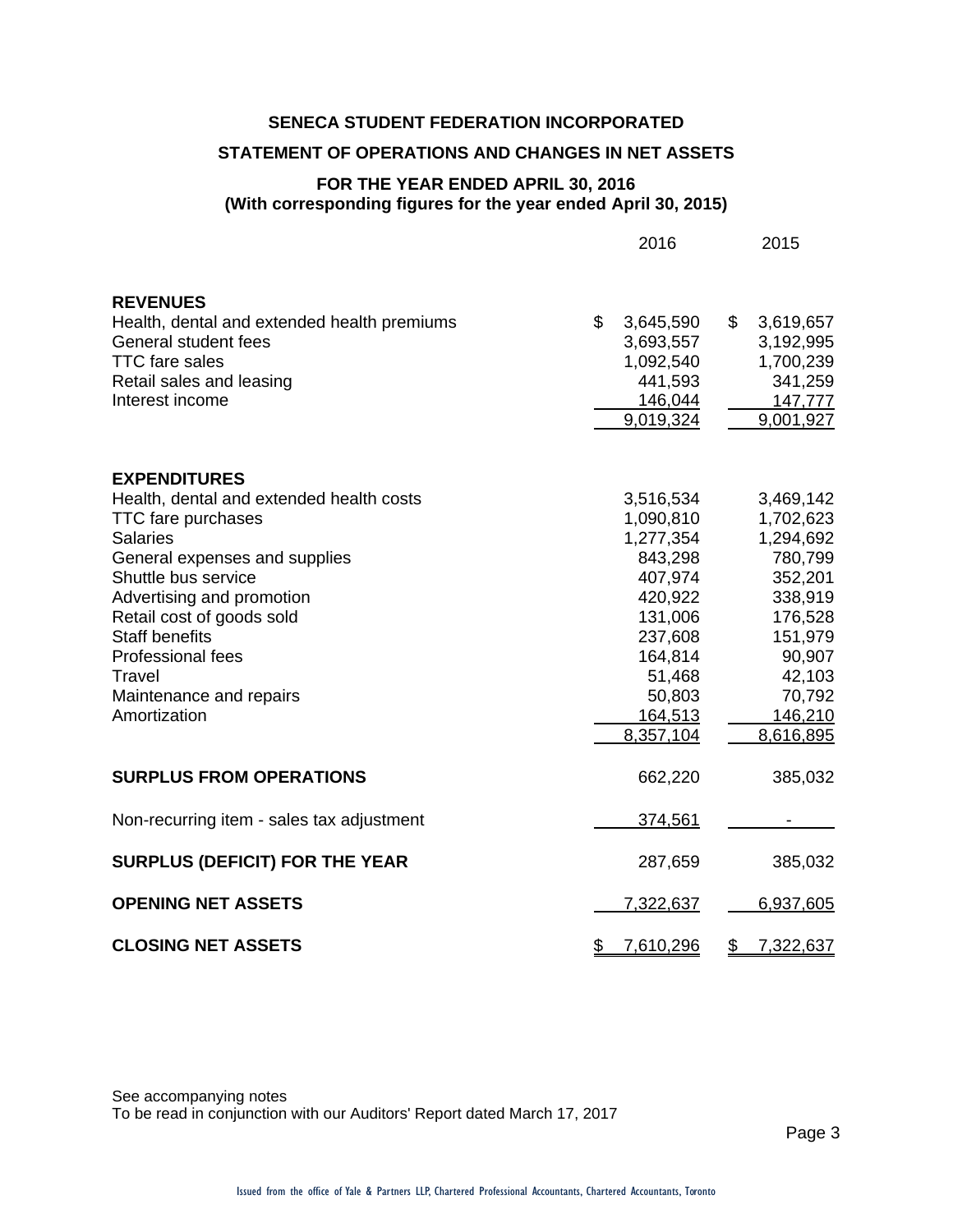## **STATEMENT OF CASH FLOWS**

## **FOR THE YEAR ENDED APRIL 30, 2016 (With comparative figures for the year ended at April 30, 2015)**

|                                                                                                                                                                                                                                                           | 2016                                                                                                                 | 2015                                                                                                   |
|-----------------------------------------------------------------------------------------------------------------------------------------------------------------------------------------------------------------------------------------------------------|----------------------------------------------------------------------------------------------------------------------|--------------------------------------------------------------------------------------------------------|
| <b>CASH PROVIDED BY (USED IN)</b>                                                                                                                                                                                                                         |                                                                                                                      |                                                                                                        |
| <b>OPERATIONS</b><br>Surplus (deficit)                                                                                                                                                                                                                    | \$<br>287,659                                                                                                        | \$<br>385,032                                                                                          |
| Non-cash item<br>Amortization                                                                                                                                                                                                                             | 164,513                                                                                                              | 146,210                                                                                                |
| Non-cash working capital<br>Due from Seneca College<br><b>HST</b> receivable<br>Prepaid expenses<br>Inventory<br>Accounts payable and accrued liabilities<br>Health and dental premiums payable<br>Deferred revenue<br><b>Deferred Building Fund fees</b> | 2,159,611<br>(168, 350)<br>(17, 390)<br>(6, 296)<br>(322, 270)<br>(46, 483)<br>(1, 118, 911)<br>786,564<br>1,718,647 | 11,141,304<br>66,606<br>1,255<br>134,049<br>361,984<br>2,105,986<br>421,419<br>2,181,533<br>16,945,378 |
| <b>INVESTING</b><br>Purchase of property, plant and equipment<br>Increase in cash restricted for building fund                                                                                                                                            | (79, 827)<br>(786,564)<br>(866, 391)                                                                                 | (229, 917)<br>(9,904,294)<br><u>(10,134,211)</u>                                                       |
| <b>CHANGE IN CASH</b>                                                                                                                                                                                                                                     | 852,256                                                                                                              | 6,811,167                                                                                              |
| <b>OPENING CASH</b>                                                                                                                                                                                                                                       | 7,113,810                                                                                                            | 302,643                                                                                                |
| <b>CLOSING CASH</b>                                                                                                                                                                                                                                       | \$<br>7,966,066                                                                                                      | \$<br><u>7,113,810</u>                                                                                 |

See accompanying notes To be read in conjunction with our Auditors' Report dated March 17, 2017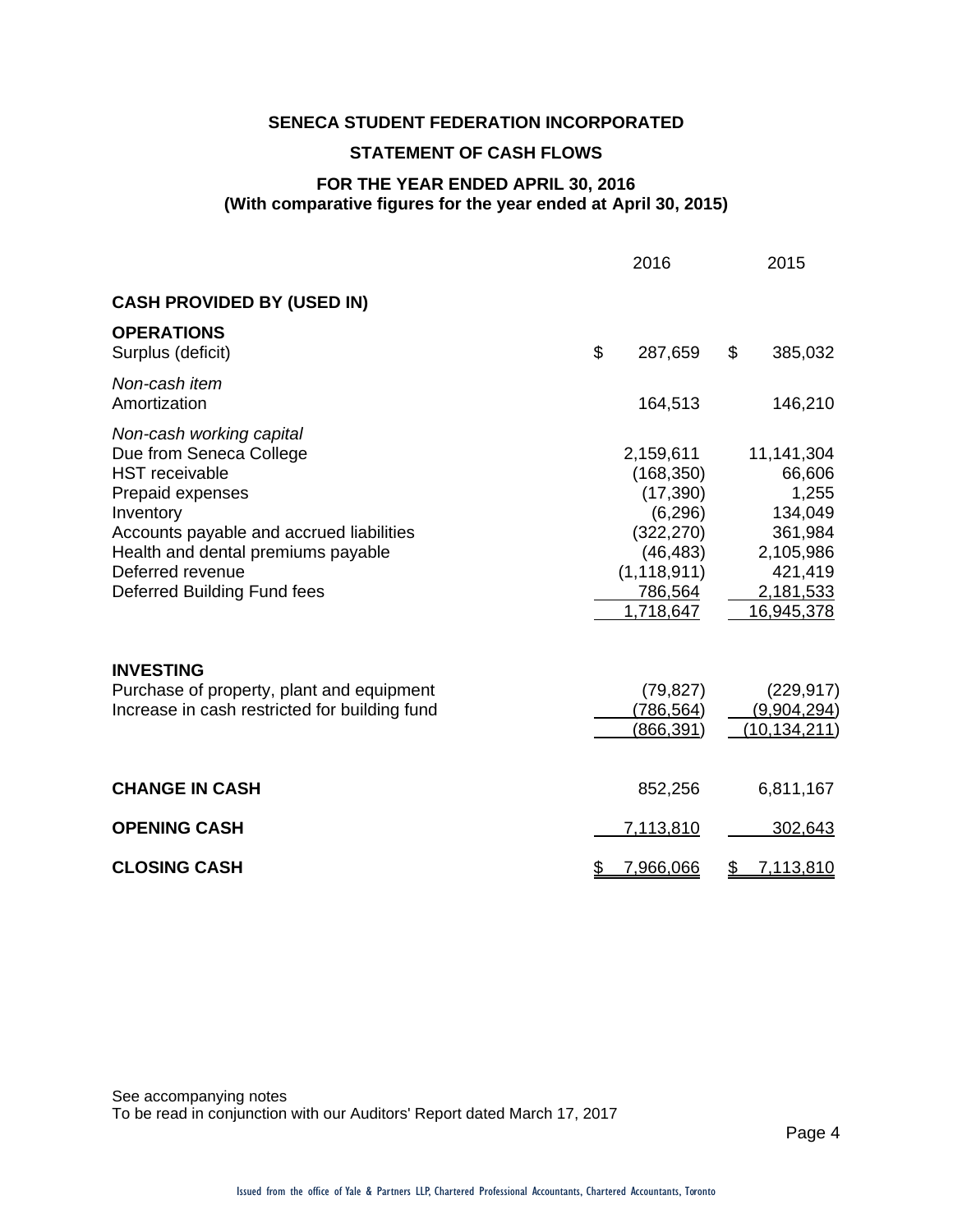### **1. STATUS AND PURPOSE OF THE ORGANIZATION**

The Seneca Student Federation Incorporated (the Federation) is a non-profit corporation. The Federation was incorporated on November 1, 1999, for the purpose of carrying on activities for the benefit of the students of Seneca College of Applied Arts and Technology. As the Federation's revenues are derived from Seneca College's student body, it is economically dependent upon the college. As a non-profit organization the corporation is exempt from income taxes.

#### **2. SUMMARY OF SIGNIFICANT ACCOUNTING POLICIES**

These financial statements have been prepared in accordance with Part III of the *CPA Canada Handbook* - *Accounting Standards for Not-For-Profit Organizations*.

#### Cash

Cash consists of cash on hand, as well as chequing and savings account balances at Canadian Chartered banks.

#### Financial instruments

The Federation initially records a financial instrument at its fair value.

The Federation recognizes its transaction costs in net income in the period incurred. However, financial instruments that will not be subsequently measured at fair value are adjusted by the transactions costs that are directly attributable to their origination, issuance or assumption.

Subsequently, the Federation measures financial instruments as follows:

- investments in equity instruments that are quoted in an active market at fair value;
- all other investments in equity instruments at cost less impairment;
- all other financial assets at amortized cost;
- all financial liabilities at amortized cost

#### Property, Plant And Equipment

Property, plant and equipment are recorded at cost and are amortized on a declining balance basis using the following rates:

| <b>Building improvements</b>             | 4%              |
|------------------------------------------|-----------------|
| Storage shed                             | 10%             |
| Furniture and fixtures and Java Junction | <b>20%</b>      |
| Computer and other equipment             | 30 <sup>%</sup> |
| Computer software                        | 100%            |
| Ramp                                     | 8%              |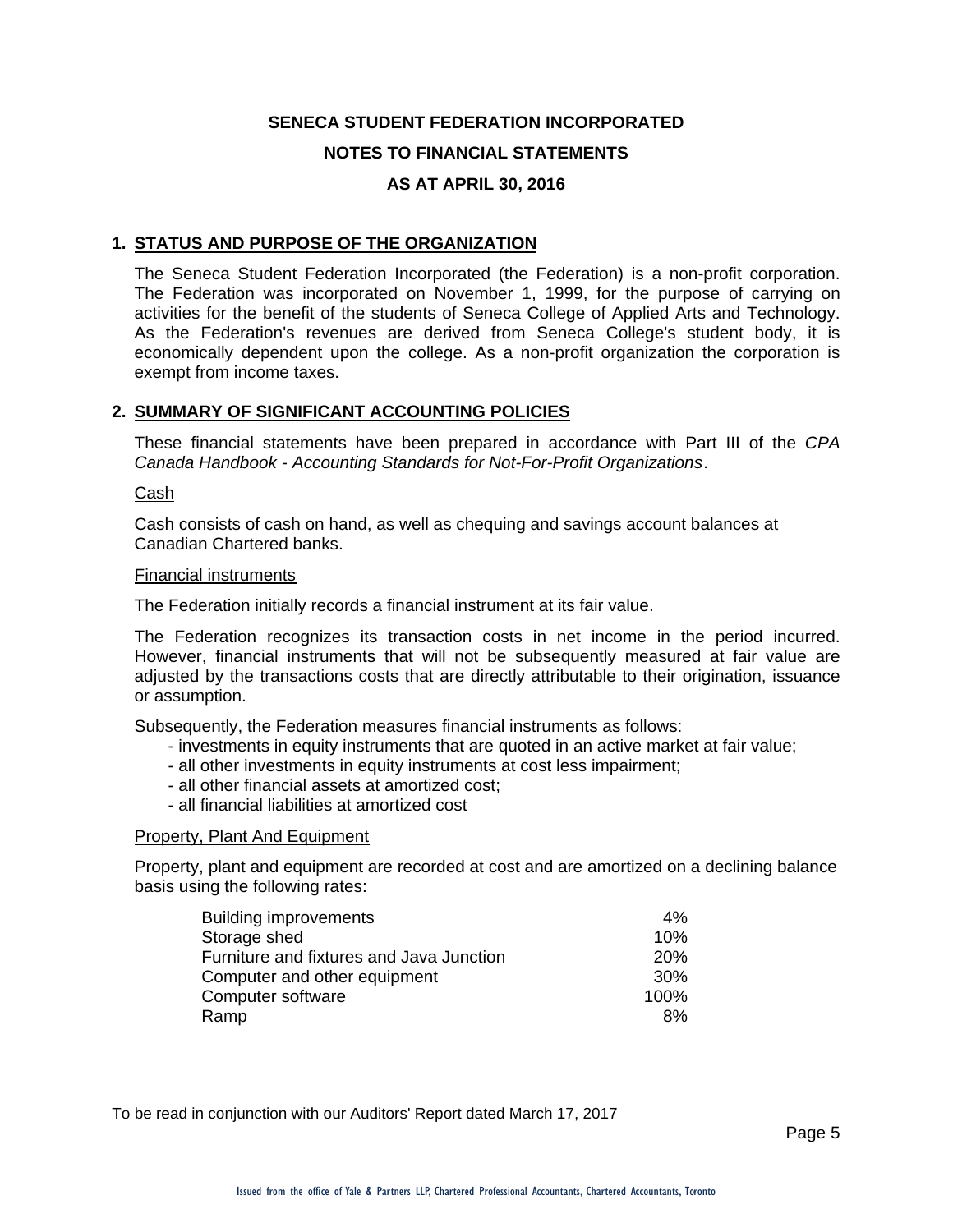## **2. SUMMARY OF SIGNIFICANT ACCOUNTING POLICIES** - continued

#### Impairment of Property, Plant and Equipment

Property, plant and equipment subject to amortization are reviewed for impairment whenever events or changes in circumstances indicate that the carrying value of an asset may not be recoverable. Impairment is assessed by comparing the carrying amount of an asset to be held and used with the total of the undiscounted cash flows expected from its use and disposition. If the asset is impaired, the impairment loss to be recognized is measured by the amount by which the carrying amount of the asset exceeds its fair value, generally determined on a discounted cash flow basis. Any impairment results in a write-down of the asset and a charge to income during the year. An impairment loss is not reversed if the fair value of the related long-lived asset subsequently increases.

#### Impairment of Financial Assets Measured at Cost and Amortized Cost

When there are indications of possible impairment, the Federation determines if there has been a significant adverse change to the expected timing or amounts of future cash flows expected from the financial asset. The amount of any impairment loss is determined by comparing the carrying amount of the financial asset with the highest of three amounts:

- i. The present value of the cash flows expected to be generated by holding the asset, discounted using a current market rate of interest appropriate to that asset;
- ii. The amount that could be realized by selling the asset at the date of the balance sheet; and,
- iii. The amount expected to be realized by exercising its rights to any collateral held to secure repayment of the asset, net of all costs necessary to exercise those rights.

Reversals are permitted, but the adjusted carrying amount of the financial asset shall be no greater than the amount that would have been reported at the date of the reversal had the impairment not been recognized.

#### Revenue

The federation follows the deferral method of accounting for internally restricted contributions. Restricted contributions are recognized as revenue in the year in which the related expenses are incurred. Unrestricted contributions are recognized as revenue when they are received or receivable if the amount to be received can be reasonably estimated and collection is reasonably assured.

Membership fees are recognized when received, or receivable, provided that collection is reasonably assured and the amount is determinable. Although the federation's fiscal year ends in April, the student fees received for the summer term from May to August, which begins immediately after the year-end, are recorded as deferred revenue.

Sales revenues are recognized when the related goods are sold or services performed.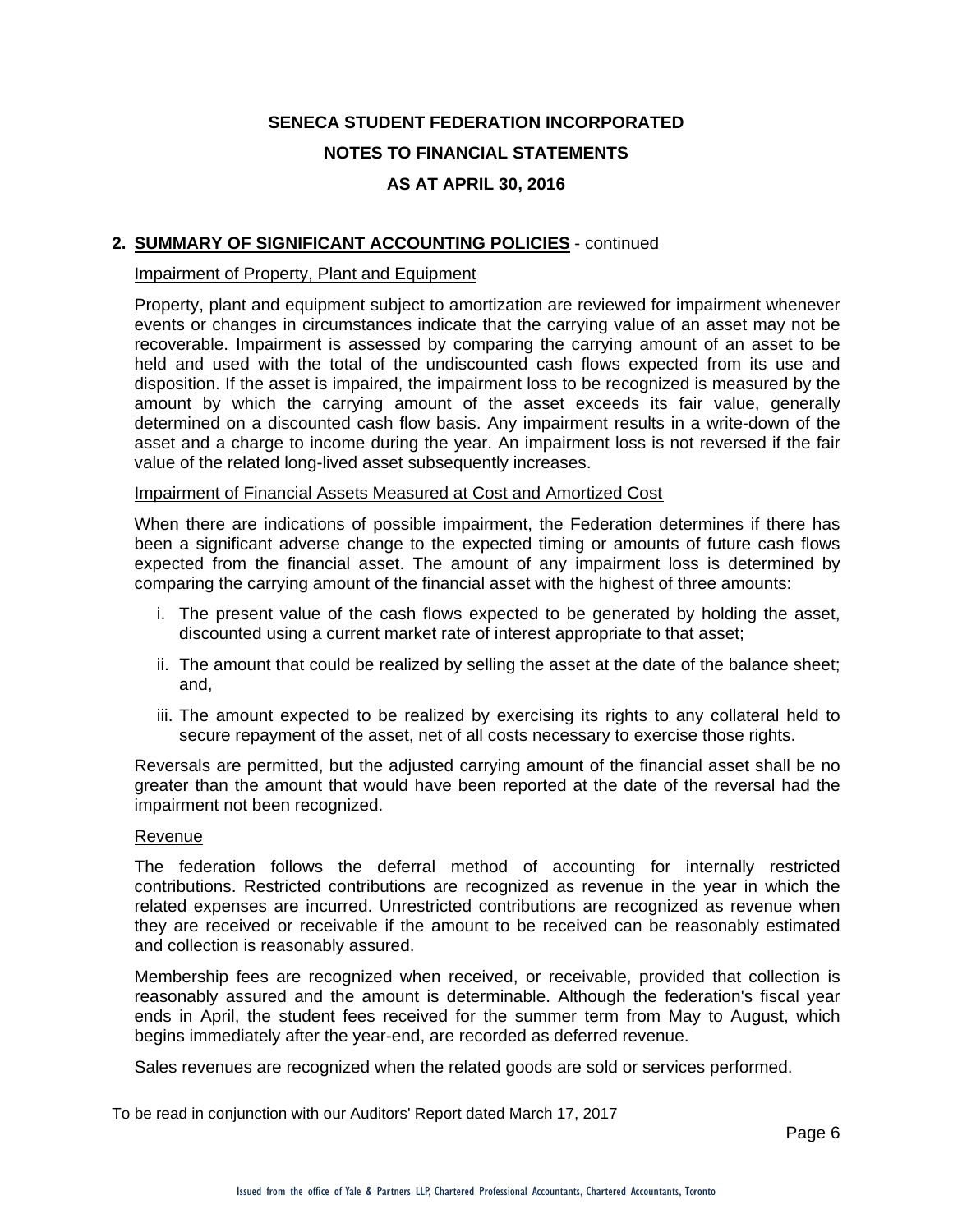### **2. SUMMARY OF SIGNIFICANT ACCOUNTING POLICIES** - continued

#### Inventories

Inventories are valued at the lower of cost and net realizable value. Cost is determined on a weighted average basis.

#### Contributed Services

The federation makes use of volunteers in its operations. Due to the difficulty in determining the fair value of the services, they are not recognized in the financial statements.

#### Use of Estimates

The preparation of financial statements requires management to make estimates and assumptions that affect revenue and expenditures reported during the period, in addition to the reported amounts of assets and liabilities and the disclosure of contingent liabilities at the date of the financial statements. Signifcant items requiring the use of estimates include allocation of fees between programs, deferred revenues, HST receivables, and the net book value and assocated amortization of the property and equipment. Actual results could differ from those estimates.

### **3. DUE FROM SENECA COLLEGE OF APPLIED ARTS AND TECHNOLOGY**

In the prior year Seneca College served as the bank account for the Federation. All deposits went into Seneca College's bank account and all cheque's were drawn on Seneca College's bank account. The college paid interest on the balance at a rate of prime less 1.85%.

The Federation now receives all fees directly from the college and operates its own bank accounts in its operations.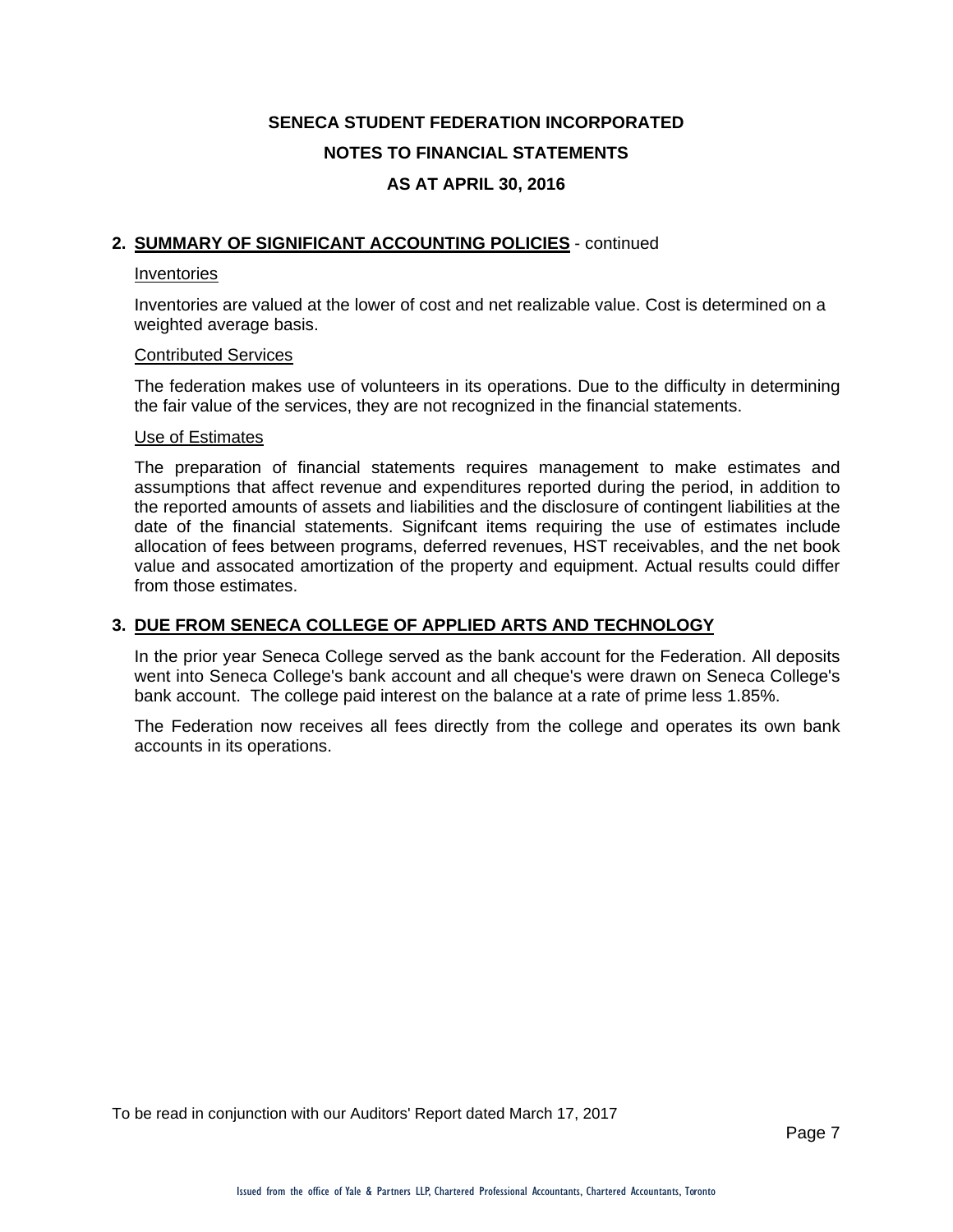## **4. PROPERTY AND EQUIPMENT**

| $1191$ cities and cwon ment   |               | Accumulated   |     | Net Book Value |               |
|-------------------------------|---------------|---------------|-----|----------------|---------------|
|                               | Cost          | Amortization  |     | 2016           | 2015          |
| <b>Building improvements</b>  | \$<br>845,257 | \$<br>201,120 | \$  | 644,137        | \$<br>652,808 |
| Storage shed and fencing      | 29,320        | 21,605        |     | 7,715          | 8,386         |
| <b>Furniture and fixtures</b> | 1,673,994     | 1,250,138     |     | 423,856        | 508,112       |
| Java junction equipment       | 20,229        | 17,328        |     | 2,901          | 3,626         |
| Computer equipment            | 240,825       | 207,905       |     | 32,920         | 26,795        |
| Other Equipment               | 101,741       | 43,576        |     | 58,165         | 54,424        |
| Ramp                          | 8,990         | 6,356         |     | 2,634          | 2,863         |
|                               | \$2,920,356   | 1,748,028     | SS. | 1,172,328      | 1,257,014     |

#### **5. DEFERRED REVENUE**

Deferred revenue represents the student fees received for semesters subsequent to the year end. Deferred revenue will be reflected in revenues in the subsequent year.

#### **6. OPERATING LEASE**

The Federation is to pay an annual additional rent equal to the lesser of the operating costs and the maximum as defined in the lease agreement. The maximum was set at \$80,319 for the year ended April 30, 2016.

#### **7. STUDENT BUILDING FUND**

The student building fund accumulates the building fund fee charged to students each semester. This fund will be used for the building and renovations of the Newnham Student Centre and future construction of student space at Markham or King campuses. The student building fund fee started in the Fall of 2010. The fund is reserved for future commitments and it is not part of the operations.

|                      | 2016                       | 2015    |
|----------------------|----------------------------|---------|
| Opening fund balance | $$9,904,294$ $$9,607,709$  |         |
| Fees received        | 786.564                    | 296,585 |
| Closing fund balance | $$10,690,858$ $$9,904,294$ |         |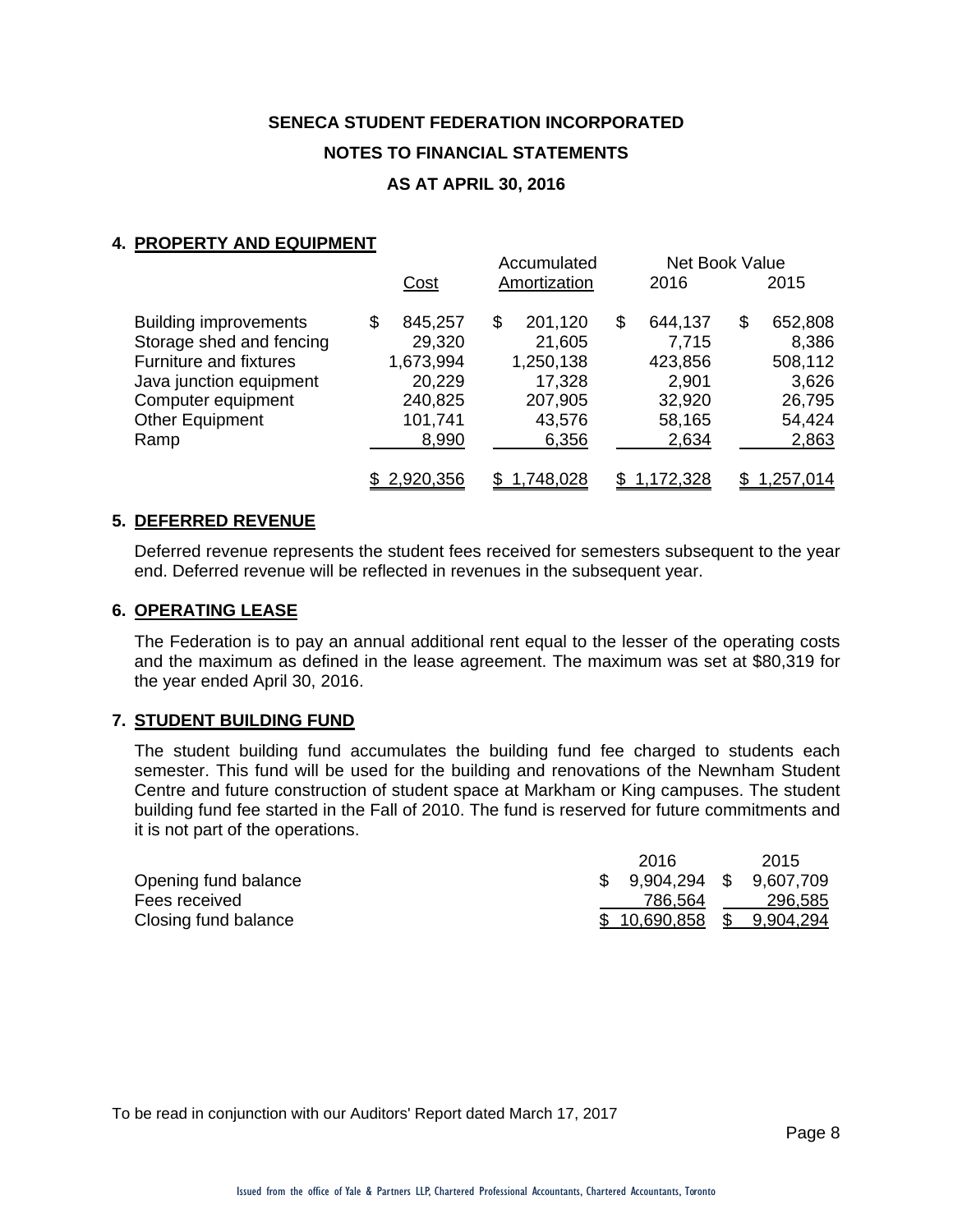#### **8. WORKING CAPITAL AND INTERNAL RESERVE FUNDS**

|                                            | 2016        | 2015         |
|--------------------------------------------|-------------|--------------|
| The union's working capital is as follows: |             |              |
| Current assets                             | \$8.719.513 | \$ 9,834,832 |
| <b>Current liabilities</b>                 | (2,281,545) | (3,769,209)  |
| Working capital                            | 6.437.968   | 6.065.623    |

2016 2015

The primary source of cash used for operational expenses is the student fees. The management of working capital involves controlling disbursements such that sufficient working capital is maintained through the year to cover operating expenses. The working capital calculated above must be sufficient both in amount and liquidity to cover operating expenses.

#### **9. FINANCIAL INSTRUMENT - RISKS AND UNCERTAINTIES**

The following table shows the amounts of the indicated financial instruments:

|                                                                                                                                                    | 2016                                                               | 2015                                                                |
|----------------------------------------------------------------------------------------------------------------------------------------------------|--------------------------------------------------------------------|---------------------------------------------------------------------|
| Financial assets measured at amortized cost<br>Cash<br>Restricted cash - student building fund<br>Due from Seneca College<br><b>HST</b> receivable | 7,966,066<br>S<br>10,690,858<br>371,669<br>310,399<br>\$19,338,992 | 7,113,810<br>S<br>9,904,294<br>2,531,280<br>142,049<br>\$19,691,433 |
| Financial liabilities measured at amortized cost<br>Accounts payable and accrued liabilities<br>Health and dental premiums payable                 | 222,042<br>\$<br>2,059,503<br>2,281,545                            | 544,312<br>\$.<br>2,105,986<br>2,650,298                            |

#### Financial risks

The Federation is exposed to various financial risks through transactions in financial instruments. The following provides helpful information in assessing the extent of the Federation's exposure to these risks.

#### Credit risk

Credit risk is the risk that one party to a financial instrument will cause a financial loss for the other party by failing to discharge an obligation. The Company's main credit risk relates to its receivable from Seneca College.